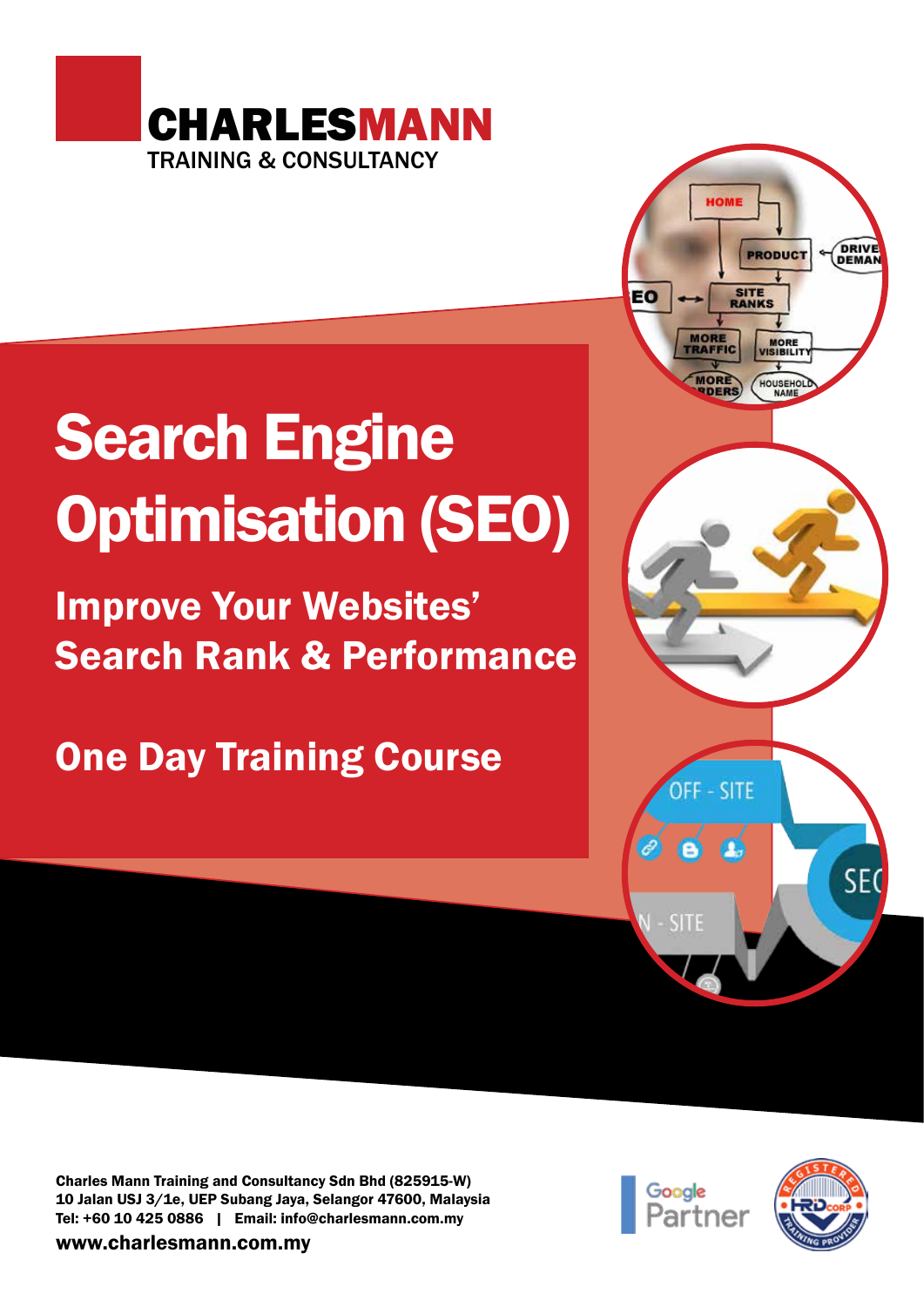### Course Outline

Search Engine Optimisation (SEO) is widely regarded as an important and fundamental part of any digital marketer's arsenal, yet it still remains very misunderstood by many who still follow SEO techniques from the 90's and earlu 2000's. Search Engine Optimisation has come a long way since then due to Google setting the standard and high bar for websites to aspire to. However, the techniques and SEO strategies that can be employed are relatively simple to achieve.

Our SEO training course and workshop demystifies the jargon associated with search engine optimisation, helping marketers, designers and developers create successful SEO campaigns that will compliment other online marketing activity as well as improve ranking in Googe search and other major search engines.

The day is packed full of useful strategies, case studies, recommended tools and the very latest research on best practice. It aims to empower attendees to run their own SEO campaigns or to better manage their SEO agency relationships.

The training course lasts one full day starting at 9.30am until 5.00pm, and is inclusive of course materials, certificate, lunch, refreshments and snacks, along with complimentary four week post course support and assistance. A wifi enabled laptop (not iPad or tablet) is required for this course along with a basic understanding of ICT and the internet.

Following this course, you will understand how to:

- Optimise your website search rank and performance
- Use online tools to carry out keyphrase and market research
- Perform competitor benchmarking using tools and advanced search commands
- Implement best practices relating to search engine inclusion and exclusion
- Implement best practice SEO web design, copywriting and site architecture
- Select the best approaches to running your SEO campaigns
- Carry out effective link building and off-page optimisation

## **Course Benefits Course Benefits** Who Should Attend

- Web Designers and Developers
- Sales and Marketing Staff
- Marketing Executives
- Junior Digital Marketers
- Marketing Graduates
- Business Development Managers
- PR Professionals
- **Advertisers**
- Event Organisers and Managers
- Promotions and Customer Service Managers
- Online Marketers
- Digital Strategists
- **Business Owners**

## Previous Clients









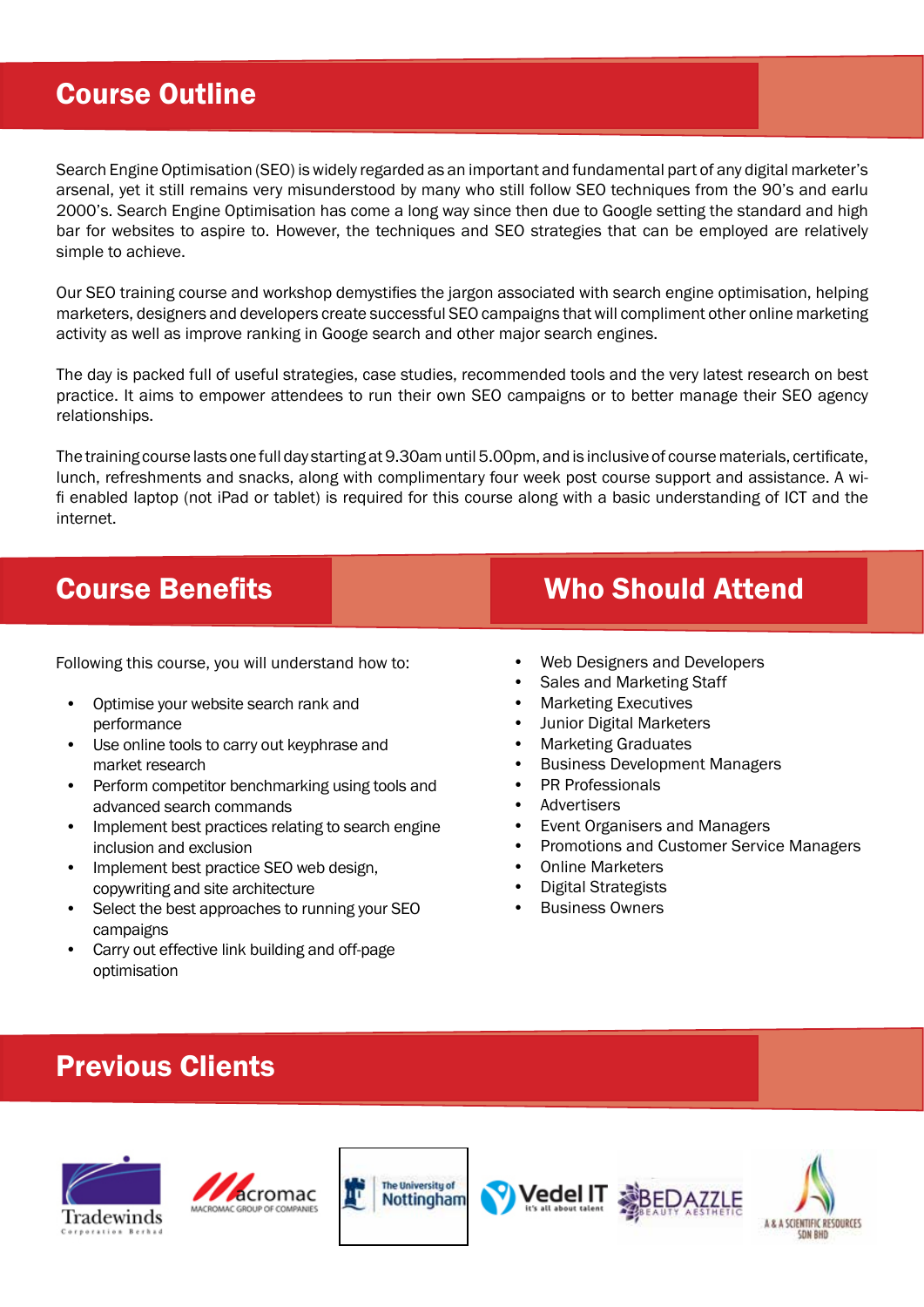#### Course Programme

- Overview of the search marketing landscape
- How search engines work and rank relevant websites in search results
- How social media is impacting on SEO
- A review of the risks when running SEO campaigns
- Examples of common SEO implementation issues
- Setting and measuring SEO goals and objectives
- Keyword research and planning: outsmarting your competitors
- Keyword research tools and software
- Using research tools to avoid the Google penalty
- How the psychology of user search behaviour impacts on website design
- Competitor benchmarking techniques and tools
- Understanding how search engines crawl websites
- Creating and submitting webmaster sitemaps
- Techniques to deal with duplicate or similar content
- Dealing with migrating or relaunching websites
- How to create metadata for search engines and social networks
- Using Google tools to improve engagement and research keywords
- Managing your web designers: case studies of poor web design
- Using tools to run SEO audits
- A lesson in link building science
- Google PageRank and its influence on modern SEO
- Google official advice on SEO and tips
- Social Media and its effect on link building
- Optimising your website architecture for link building
- Using sitemaps and their benefit
- Different structured approaches to running SEO campaigns
- Reviewing, testing and refining search engine optimisation
- Future SEO trends

### Course Trainer

#### Abdul Awwal Mahmood



Abdul Awwal, born and raised in the city of Birmingham, United Kingdom, graduated from the initial batch of seven students who formed part of the innovative Multimedia degree program in the first ever such course offered by any educational establishment in the UK. Teesside University, based in the north of England in the city of Middlesbrough, was known as an innovative and genre-creating institute, producing experts in the fields of computing and technology.

Working closely with a variety of companies and organisations, covering such diverse areas as travel, retail, telecommunications, charities and media, Abdul Awwal has built up an impressive knowledge base, placing him in a position where he can effectively expound the benefits and usage of the vast tools available to small and medium businesses, when it comes to utilising online and digital solutions.

### Related Courses

Beneficial courses similar to the above include:

- Social Media for Business
- Advanced Social Media Techniques
- Mobile App Development for Business
- Persuasive Website Design
- Advanced Facebook Techniques
- Running Google Adwords Campaigns